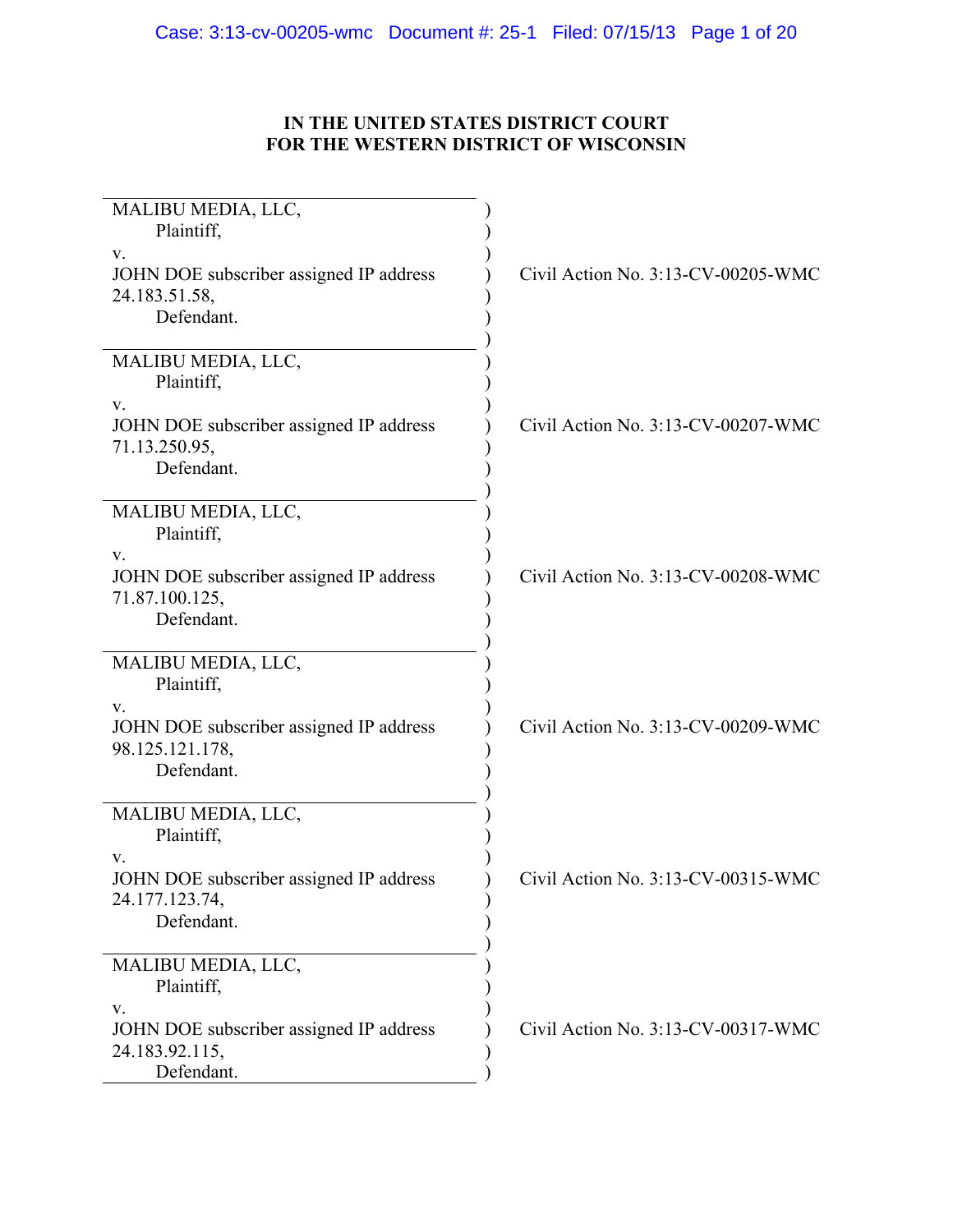| MALIBU MEDIA, LLC,<br>Plaintiff,                                              |                                    |
|-------------------------------------------------------------------------------|------------------------------------|
| V.<br>JOHN DOE subscriber assigned IP address<br>24.196.90.111,<br>Defendant. | Civil Action No. 3:13-CV-00318-WMC |
| MALIBU MEDIA, LLC,<br>Plaintiff,<br>$V_{r}$                                   |                                    |
| JOHN DOE subscriber assigned IP address<br>66.168.17.59,<br>Defendant.        | Civil Action No. 3:13-CV-00319-WMC |
| MALIBU MEDIA, LLC,<br>Plaintiff,<br>V.                                        |                                    |
| JOHN DOE subscriber assigned IP address<br>71.10.117.251,<br>Defendant.       | Civil Action No. 3:13-CV-00320-WMC |
| MALIBU MEDIA, LLC,<br>Plaintiff,<br>V.                                        |                                    |
| JOHN DOE subscriber assigned IP address<br>71.90.19.244,<br>Defendant.        | Civil Action No. 3:13-CV-00321-WMC |
| MALIBU MEDIA, LLC,<br>Plaintiff,<br>$V_{-}$                                   |                                    |
| JOHN DOE subscriber assigned IP address<br>97.86.116.18,<br>Defendant.        | Civil Action No. 3:13-CV-00322-WMC |
|                                                                               |                                    |

## **BRIEF AMICUS CURIAE OF THE ELECTRONIC FRONTIER FOUNDATION IN SUPPORT OF SANCTIONS**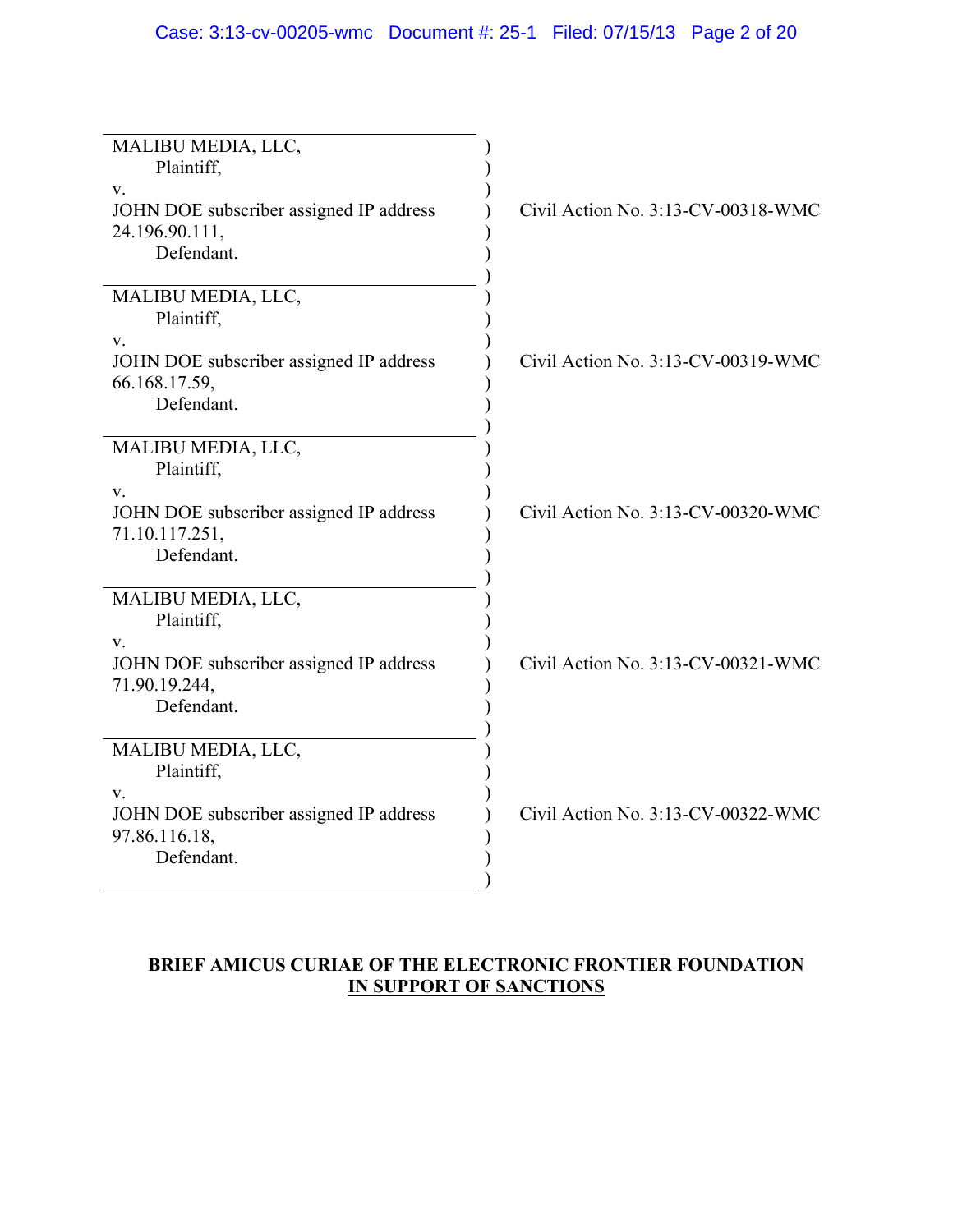# **TABLE OF CONTENTS**

| $\mathbf{I}$ . |                |                                                                               | <b>PAGE</b> |
|----------------|----------------|-------------------------------------------------------------------------------|-------------|
| II.            |                |                                                                               |             |
| III.           |                | RULE 11 FORBIDS FILING MATERIAL WITH NO PURPOSE EXCEPT TO                     |             |
| IV.            |                | MALIBU HAS NO LEGITIMATE REASON TO INCLUDE UNRELATED,                         |             |
|                | A <sub>1</sub> | The Lewd Titles Are Not Necessary To State a Claim                            |             |
|                | <b>B.</b>      | The Lewd Titles Are Not Relevant to Defendant's Identity or Any Other Element |             |
| $V_{\cdot}$    |                | MALIBU'S ARGUMENTS AND CONDUCT SUGGEST THE TRUE PURPOSE OF                    |             |
| VI.            |                | CONCLUSION: THE COURT CAN JUSTIFIABLY CONCLUDE THAT MALIBU                    |             |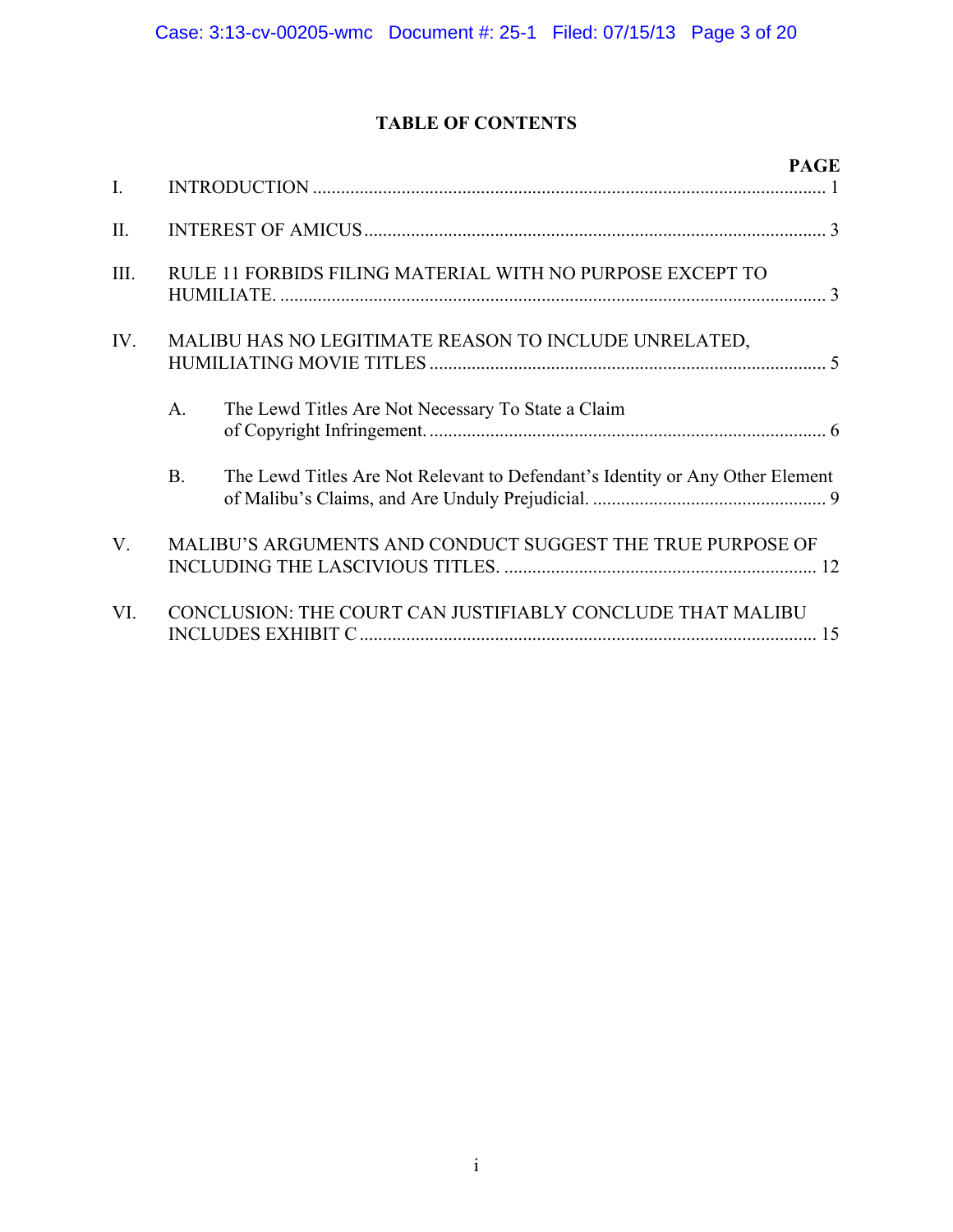### **I. INTRODUCTION**

 

In these actions and many others, Malibu Media LLC ("Malibu") attaches to its complaints a list of files that it says the defendants downloaded illegally.<sup>1</sup> Many of the files appear to be pornographic films with very lewd and embarrassing titles. Malibu makes no copyright infringement claim, indeed no claim at all, with respect to these files. In its Order to Show Cause of May 28, 2013 (the "OSC"), the Court surmised that these titles were included with the complaints in order to "increase the pressure on a subsequently identified Doe defendant to settle before s/he is publicly linked to hardcore/deviant titles that are completely irrelevant to plaintiff's actual claims in the lawsuit."

*Amicus curiae* Electronic Frontier Foundation ("EFF") respectfully submits that the Court's surmise is correct: the salacious but irrelevant titles on Malibu's "Exhibit C" serve no legitimate purpose in a complaint. Their only purpose is to coerce defendants to settle, based not on the merits of the case but on the reputational harm of being publicly associated with hardcore pornography – a purpose of harassment and embarrassment forbidden by Fed. R. Civ. P.  $11(b)(2)$ .

As explained in detail below, Malibu's response makes three critical legal errors. First, it incorrectly asserts that its purported subjective beliefs are sufficient. To the contrary, Rule 11 requires both objective and subjective reasonableness. If subjective intent were the only standard, it would only encourage attorneys to cross the line and then baldly assert good faith when challenged, relying on the difficulties of proving intent.

Second, Malibu asserts that the proffer of evidence in Exhibit C is a necessary and proper part of a complaint. Yet, despite its length, Malibu's response to the OSC gives no valid reason for filing "Exhibit C" on the public docket *with its complaints*. There is no need to reach the

<sup>&</sup>lt;sup>1</sup> Since this Court issued its Order to Show Cause on May 28 (and while Malibu sought multiple extensions of time to respond), Malibu has filed at least 60 new copyright complaints, each including an "Exhibit C."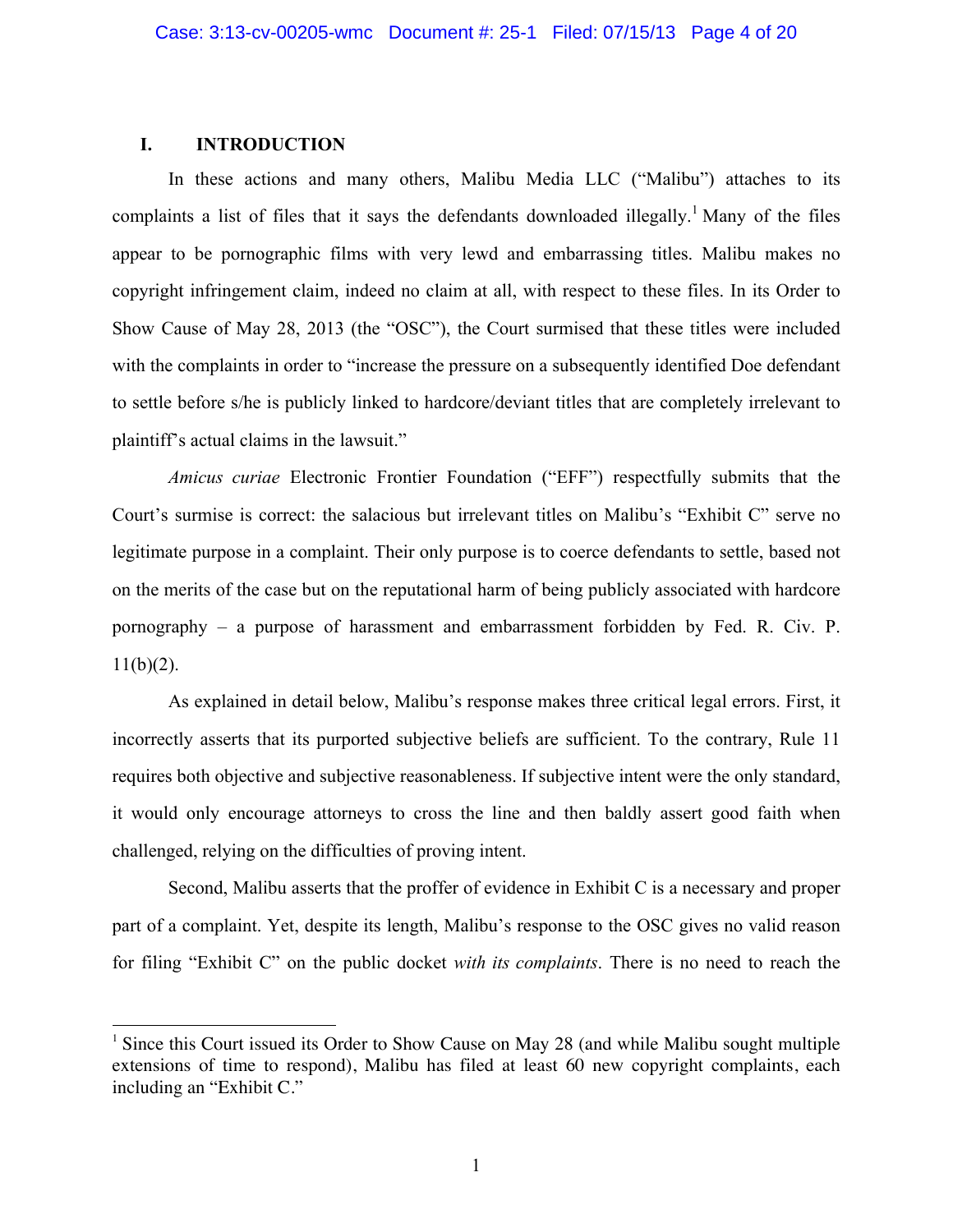#### Case: 3:13-cv-00205-wmc Document #: 25-1 Filed: 07/15/13 Page 5 of 20

question of whether the information in Exhibit C would be appropriate in a confidential letter to the defendant or as part of an evidentiary proffer at summary judgment or trial.

Third, Malibu errs when it asserts that Exhibit C could be properly introduced as evidence under the Federal Rules of Evidence. Even if a complaint were the proper place to proffer evidence, the lewd movie titles that caught the Court's eye are no more probative of the defendant's identity or liability than the movie titles that are the actual focus of Malibu's claims. They are, in fact, intended as forbidden "propensity" evidence, designed to paint a picture of the defendant as a habitual user of hard-core and deviant pornography. Fed. R. Evid. 404. Malibu's response admits this improper purpose. Malibu Resp. 30-31.

Malibu's litigation tactics also show that the purpose of including the salacious titles is solely to harass. Numerous courts have expressed concern over the potential for unjust, coercive settlements in Malibu's cases, with one describing them as "essentially an extortion scheme." *Malibu Media, LLC v. John Does 1-10*, No. 2:12–cv–3623–ODW(PJWx), 2012 WL 5382304, at \*4 (C.D. Cal. Jun. 27, 2012); *accord Malibu Media, LLC v. John Does 1-13*, No. 2:12–cv–01513 JAM DAD, 2012 WL 4956167, at \*2 n.2 (E.D. Cal. Oct. 15, 2012).. Malibu's response to the OSC states that it abdicates any responsibility for removing unnecessary and unfairly prejudicial material from its complaint – instead relying on the courts to do so in every case it files. Malibu's response and other conduct strongly suggest that it pursues and harasses the person whose name is on the Internet subscription that Malibu identifies, regardless of that person's liability – aided of course by Exhibit C's threat of public humiliation.

While a copyright holder has the right to enforce its copyrights, including through a campaign of lawsuits against members of the public, these circumstances demand the utmost regard for the due process rights of the targets of this campaign. Because Malibu's stated reasons for including the salacious titles with its complaints – or even proffering them as evidence at a later date – ring hollow, and because Malibu's own response and other conduct show a clear purpose to use them to coerce nuisance value settlements, Malibu has violated Rule 11.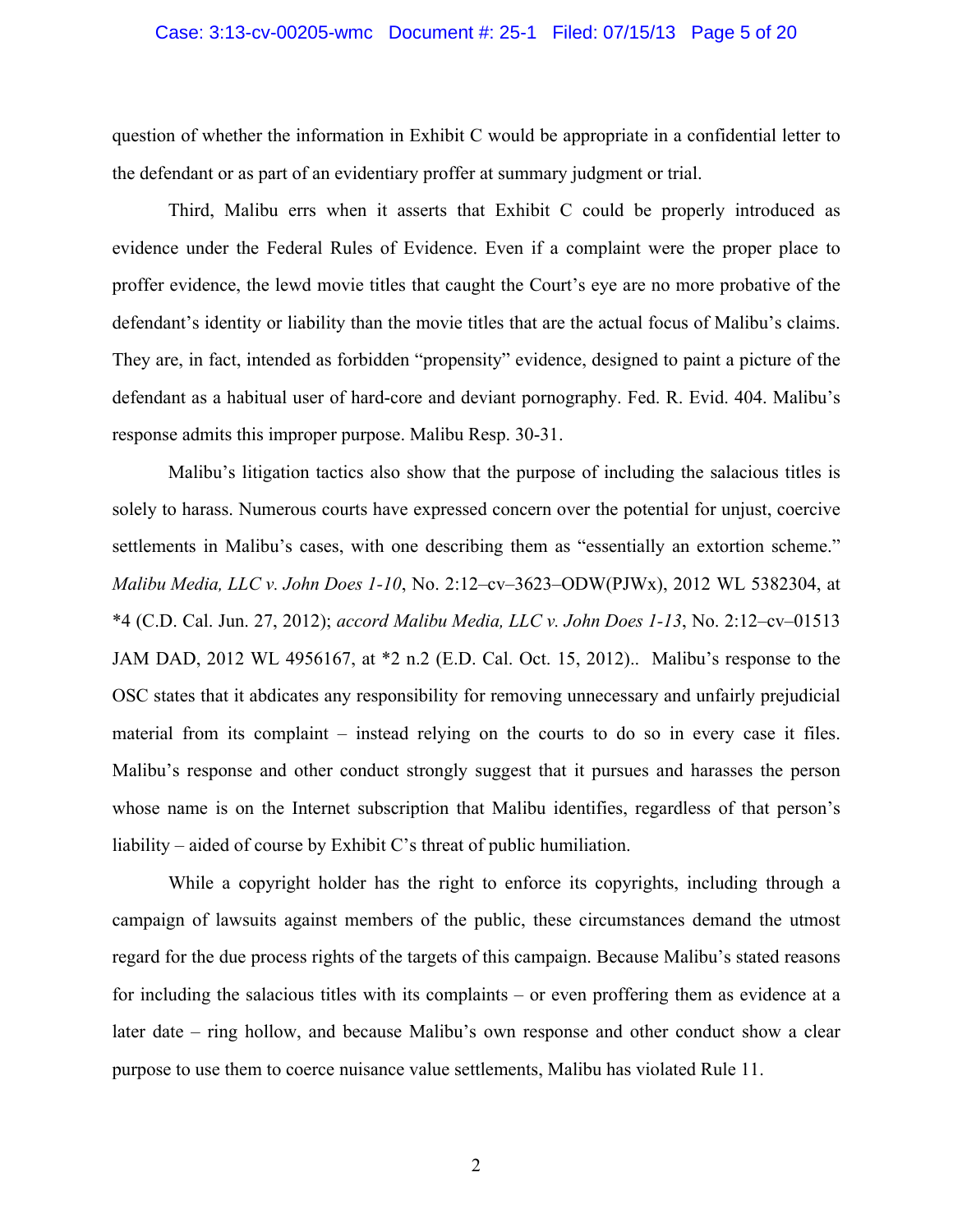### **II. INTEREST OF AMICUS**

 

EFF is a member-supported, nonprofit public interest organization dedicated to protecting civil liberties and free expression in the digital world. EFF seeks to protect the rights of Internet users to communicate, learn, and engage in daily life online. EFF has participated in many cases where a copyright owner seeks damages for alleged infringement of creative works on the Internet using the BitTorrent protocol.<sup>2</sup> In 2010, Judge Godbey of the Northern District of Texas appointed an EFF staff attorney to serve as *ad litem* counsel for 670 John Doe defendants in a copyright case, like the instant cases, involving alleged infringing downloads.<sup>3</sup>

In the seminal case of *AF Holdings, LLC v. Does 1-1,058*, No. 1:12–cv–48 (D.D.C. Aug 6, 2012), which is currently pending before the Court of Appeals for the D.C. Circuit (No. 12- 7135), EFF presented *amicus* briefing and expert testimony on the operation of BitTorrent, on the accuracy of plaintiffs' pre-suit investigations, and on the evidentiary value of Internet Protocol addresses to establish personal jurisdiction.<sup>4</sup> EFF's interest in these cases is to assure that due process, and the careful balance of public and private rights embodied in U.S. copyright law, are preserved regardless of the merits of each infringement claim.

### **III. RULE 11 FORBIDS FILING MATERIAL WITH NO PURPOSE EXCEPT TO HUMILIATE.**

"Parties [or] their attorneys violate Rule 11 when they bring legal action for any improper purpose, such as to harass or needlessly increase the cost of litigation." *Burda v. M. Ecker Co.*, 2 F.3d 769, 773 (7th Cir. 1993); *see also Golden Eagle Distrib. Corp. v. Burroughs Corp.*, 801

<sup>2</sup> *See*, *e.g.*, *Hard Drive Prods., Inc. v. Does 1 – 1,495*, No. 1:11-cv-1741 (D.D.C. Jan. 30, 2012); *Millennium TGA Inc. v. Does 1 – 800*, No. 1:10-cv-05603 (N.D. Ill. Mar. 31, 2011); *OpenMind Solutions, Inc. v. Does 1 – 2,925*, No. 3:11-cv-00092 (S.D. Ill. Mar. 15, 2011); *First Time Videos, LLC v. Does 1 – 500*, No. 1:10-cv-06254 (N.D. Ill. Jan. 14, 2011); *Call of the Wild Movie LLC v. Does 1 – 1,062*, No. 1:10-cv-0455 (D.D.C. Jan. 3, 2011); *Third World Media LLC v. Does 1 – 1,243*, No. 3:10-cv-0090 (N.D.W.Va. Nov. 23, 2010).

<sup>3</sup> *Mick Haig Prods. v. Does 1 – 670*, No. 3:10-cv-01900-N (N.D. Tex. Sept. 9, 2011).

<sup>4</sup> *AF Holdings, LLC v. Does 1 – 1,058*, No. 12-7135 (D.C. Cir. filed May 14, 2013) (appeal from No. 1:12-cv-00048-BAH (D.D.C. Aug. 6, 2012)).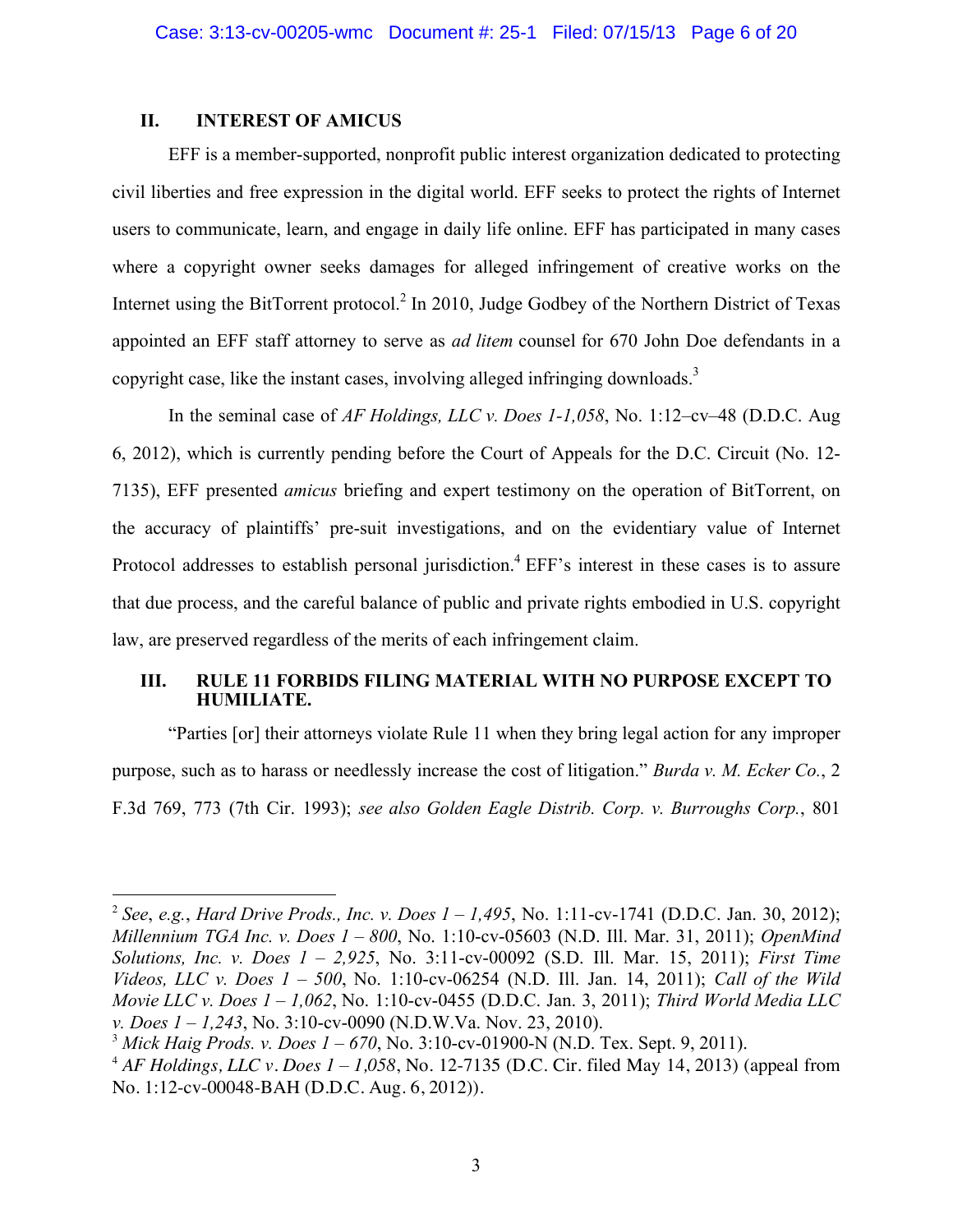F.2d 1531, 1537 (9th Cir. 1986) (Rule 11 was intended to curb "misusing judicial procedures as a weapon for personal or economic harassment.").

Filing a document to embarrass a party is sanctionable under Rule 11(b). *Whitehead v. FoodMax of Mississippi, Inc*., 332 F.3d 796 (5th Cir. 2003) (finding "no meaningful distinction" between a purpose to harass and a purpose to embarrass). Filing a document solely for the "purpose of getting paid to go away" is also sanctionable. *Vollmer v. Selden*, 350 F.3d 656 (7th Cir. 2003). Rule 11 applies to every "paper" presented to a court, "whether by signing, filing, submitting, or later advocating it." Fed. R. Civ. P. 11(b); *see also Szabo Food Serv., Inc. v. Canteen Corp.*, 823 F.2d 1073, 1077 (7th Cir. 1987) ("Rule 11 is designed to discourage unnecessary complaints and other filings."). The rule does *not* require that an entire complaint lack legitimate purpose; that *part* of a complaint violates the rule is sufficient for sanctions. *Hudson v. Moore Bus. Forms, Inc.*, 836 F.2d 1156, 1163 (9th Cir. 1987) (frivolous damages claim was sanctionable even though merits claim was colorable).

There is no question that the material at issue here is embarrassing and coercive. Courts have recognized the "risk of receiving coercive phone calls threatening public filings that link them to alleged illegal copying and distribution of pornographic films, if a settlement fee is not forthcoming." *Malibu Media, LLC v. Does 1-5*, 2012 WL 2001968, at \*2 (S.D.N.Y. June 01, 2012). "The risk of a shake-down is compounded when the claims involve allegations that a defendant downloaded and distributed sexually explicit material." *Id*. at \*1. "[T]he potential for abuse is very high. The infringed work is a pornographic film. To save himself from embarrassment, even if he is not the infringer, the subscriber will very likely pay the settlement price." *Malibu Media v. Does 1-10*, No. 2:12 –cv-3623-ODW(PJWx), 2012 WL 5382304, at \*2 (C.D. Cal. June 27, 2012).

The test for violation of Rule 11(b) is primarily an objective test: whether the conduct at issue was reasonable under the circumstances. *Dreis & Krump Mfg. Co. v. Int'l Ass'n of Machinists & Aerospace Workers, Dist. No. 8*, 802 F.2d 247, 255 (7th Cir. 1986); *Hrubec v. Nat'l R.R. Passenger Corp.*, 829 F. Supp. 1502, 1507 (N.D. Ill. 1993); *see also Golden Eagle*,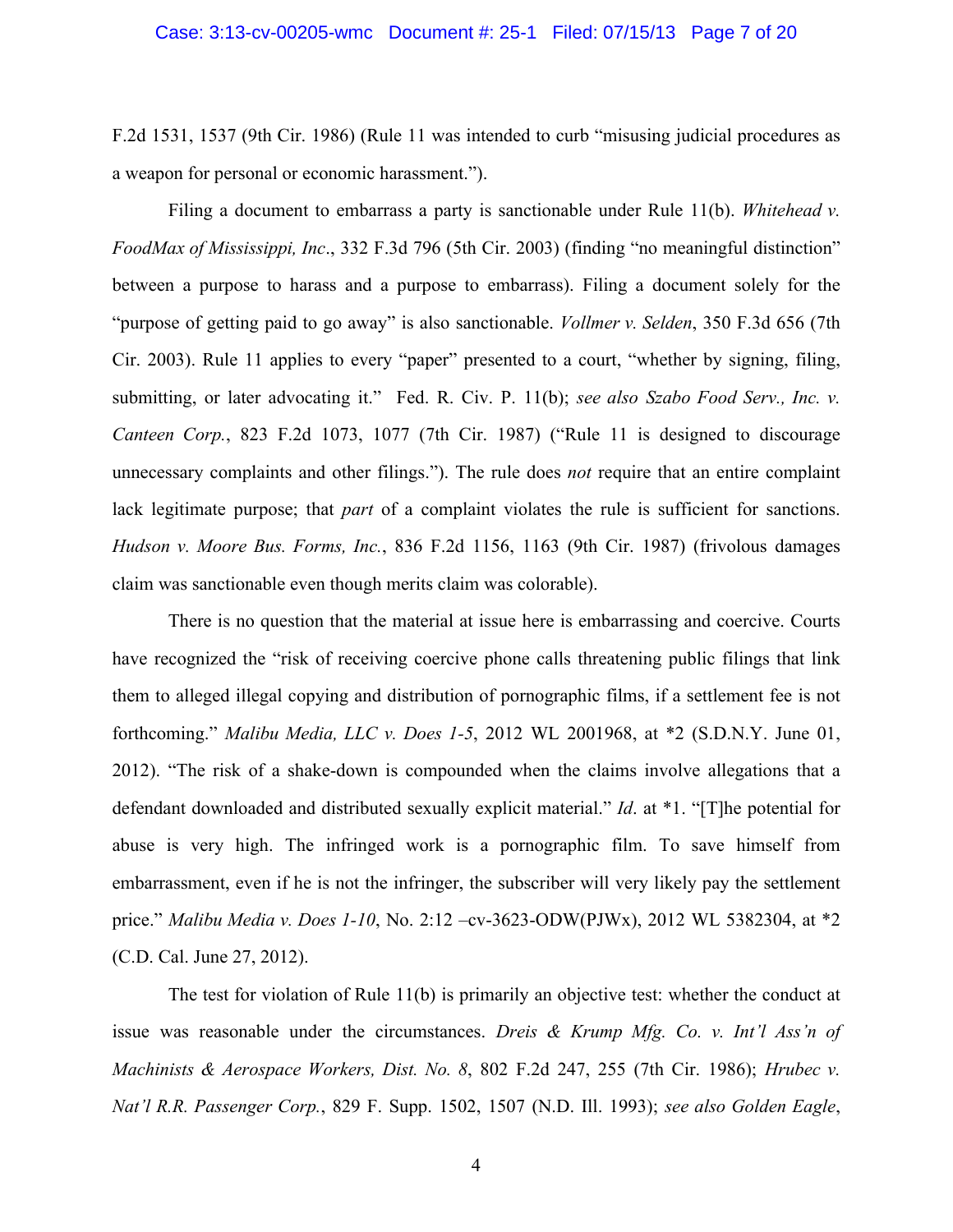### Case: 3:13-cv-00205-wmc Document #: 25-1 Filed: 07/15/13 Page 8 of 20

801 F.2d at 1536 (Rule 11's "objective standard" was intended to be "more stringent than the original good faith formula"). The filer's subjective intent is relevant as a secondary matter, allowing sanctions for improper subjective purposes, even if the party can concoct an objective basis. *Szabo*, 823 F.2d at 1083 ("[A]n objectively sufficient basis for its claim . . . is not enough.. . . Rule 11 has a subjective component as well.").

Malibu argues that a plaintiff's subjective good faith shields it from Rule 11 liability. Malibu Resp. 26.<sup>5</sup> This is a misreading of *Szabo* and *Brown v. Federation of State Medical Boards of the U.S.*, 830 F.2d 1429 (7th Cir. 1987). In *Szabo*, the Seventh Circuit held that if the plaintiff had "an objectively sufficient basis" for its complaint, the district court should still consider the plaintiff's subjective intent as a potential grounds for Rule 11 sanctions. 823 F.2d at 1083. The Court did *not* hold, as Malibu misleadingly suggests, that a party's self-serving declaration of subjective good faith excuses an objectively improper filing. Likewise *Brown*, which held that the 1983 revision to Rule 11 was intended to *increase* the scope of conduct forbidden by the rule by focusing on objective reasonableness. 830 F.2d at 1435.<sup>6</sup>

Thus, the Court should look not to the protestations of Malibu's counsel that their motives are pure, but to Malibu's stated reasons for including the lascivious titles with its complaints, the actual, probable effects of that tactic, and Malibu's *conduct* evincing an intent to coerce settlements based on fear, embarrassment, and nuisance.

### **IV. MALIBU HAS NO LEGITIMATE REASON TO INCLUDE UNRELATED, HUMILIATING MOVIE TITLES WITH ITS COMPLAINT.**

All of Malibu's stated reasons for filing embarrassing but irrelevant movie titles with its complaints crumble under scrutiny.

<sup>&</sup>lt;sup>5</sup> Malibu's opposition to EFF's Motion for Leave to File expounds on this misstatement of the law, arguing that only a "trained psychologist" could possibly demonstrate Malibu's Rule 11 violation. In fact, Malibu's cases hold that bad faith can condemn an objectively valid filing, not that good faith excuses an objectively frivolous one.

<sup>6</sup> *Brown*, moreover, is no longer good law. *See Mars Steel Corp. v. Cont'l Bank N.A.*, 880 F.2d 928 (7th Cir. 1989).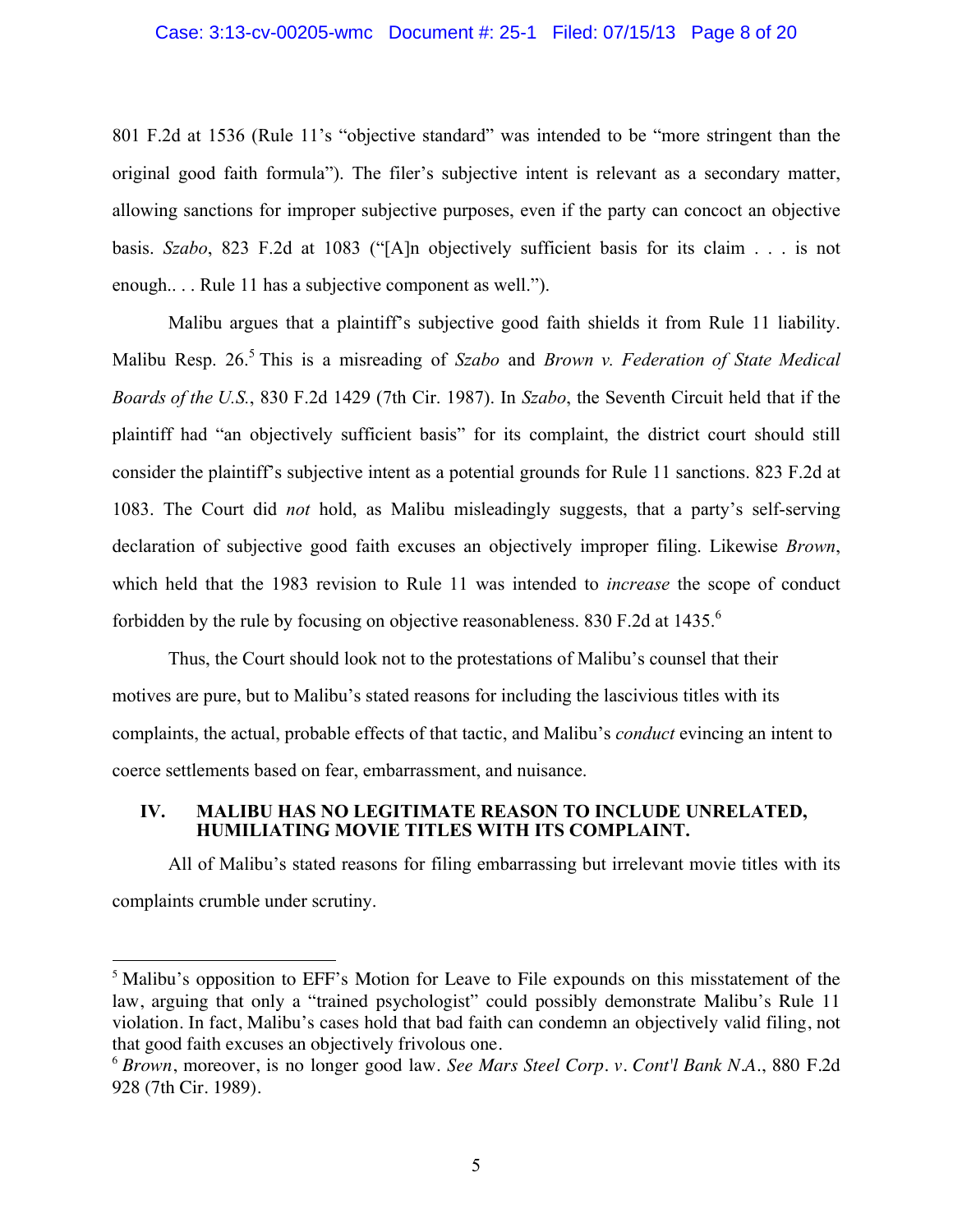### **A. The Lewd Titles Are Not Necessary To State a Claim of Copyright Infringement.**

No law, rule, practice, or legitimate strategy compels Malibu to include highly explicit movie titles with its complaints without making any claim for infringement of those titles. "The purpose of a complaint is to put the defendant on notice of the claim that is being asserted against him, her, or it . . . ." *Dominguez v. Hendley*, 545 F.3d 585, 590 (7th Cir. 2008) (noting that material not in a pleading may still be used at trial). Copyright infringement has only two elements: ownership of a valid copyright and infringement by the defendant of one or more exclusive rights of the copyright holder. *Feist Publications, Inc. v. Rural Telephone Service Co., Inc*., 499 U.S. 340, 361 (1991). Including "a plethora of information about the defendant beyond their merely having downloaded Malibu Media's movies" does not make either element of the claim more plausible. Malibu Response 19.

Exhibit C alleges, in effect, that someone using the defendant's Internet connection downloaded other files in which Malibu does not hold copyright. That allegation, taken as true, will not help Malibu win a motion to dismiss. Likewise, even if Malibu proves the defendant downloaded every work on Exhibit C, but fails to prove copying of its own works, its lawsuit will still fail.

Malibu's Fed. R. Civ. P. 10(c) argument is meritless. *See* Malibu Response 27-29. Rule 10(c) incorporates legally operative "written instrument[s]" such as contracts and promissory notes into a complaint, but offers nothing to show that explicit movie titles are appropriate for incorporation. Indeed, the case upon which Malibu relies, *Rosenblum v. Travelbyus.com Ltd.*, states that Rule 10(c) is "aimed at cases interpreting, for example, a contract." 299 F.3d 657, 661 (7th Cir. 2002) (internal quotation marks omitted) (quoting *Levenstein v. Salafsky,* 164 F.3d 345, 347 (7th Cir. 1998)). This fails to support Malibu's argument because Exhibit C is not a contract or other "written instrument." In any event, Malibu's argument is a *non sequitur*, because papers filed pursuant to Rule 10(c) are fully subject to Rule 11, which covers "every pleading . . . and other paper" presented to the Court.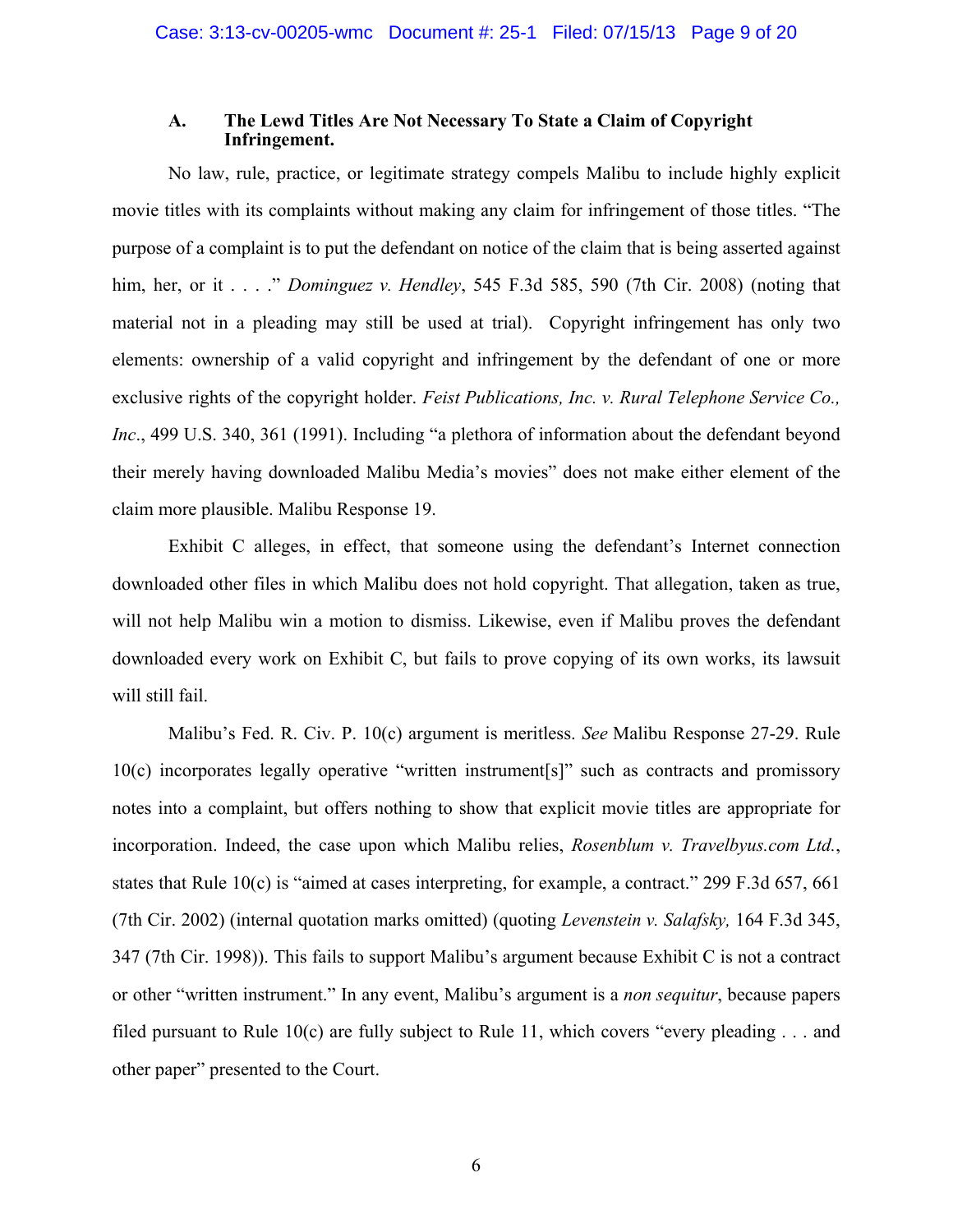#### Case: 3:13-cv-00205-wmc Document #: 25-1 Filed: 07/15/13 Page 10 of 20

Nor do Rules 11 or 12(b)(6) require Malibu to include the salacious titles. *See* Malibu Response 28-29. In *Ingenuity 13, LLC v. Doe*, the court ordered the plaintiff to show cause why it should not be sanctioned for serving a complaint on an Internet user based only on "an [Internet Protocol] address, the name of the Bittorrent client used, the alleged time of download," and a "hunch" that the infringer is a pubescent male. No. 12-cv-8333-ODW (C.D. Cal. issued Feb. 7, 2013) (ECF No. 48) ("Ingenuity Show Cause Order") at 5-6. The sanctions were based on the plaintiff's attorneys' "blatant lie" to the court about the thoroughness of their pre-suit investigation, not on the quantum of allegations in the complaint. Order Issuing Sanctions at 6 (ECF No. 130), *id.* ("[T]he Court is not as troubled by their lack of reasonable investigation as by their cover-up."). Although Judge Wright suggested in dicta that "Plaintiff can compile its tracking data to determine whether other copyrighted videos were downloaded under the same IP address," Ingenuity Show Cause Order 6-7, nothing in his opinion remotely suggests that naming all such copyrighted videos in its complaint, including those likely to embarrass and to coerce an unjust settlement, is "necessary for a plaintiff to comply with" Rule 11. Malibu Response 19.

The remainder of Malibu's stated reasons for including the lewd titles in Exhibit C fail to distinguish between a pleading and a proffer of evidence. Malibu asserts that "the electronic evidence associated with defendants' connections to all or some of the content on Exhibit C paints a picture of a person," and that "because Plaintiff attached Exhibit C to the Complaint, the defendant will be less likely to deny the infringement because he knows Malibu Media can associate him with those things." Malibu Response 14-15. But even if "some of the content on Exhibit C" were actually probative of a defendant's identity and liability – and as discussed below, most of it is not – Malibu gives no reason why Exhibit C in all its salacious glory need be filed publicly with the complaint. Sending the same information in a confidential letter to the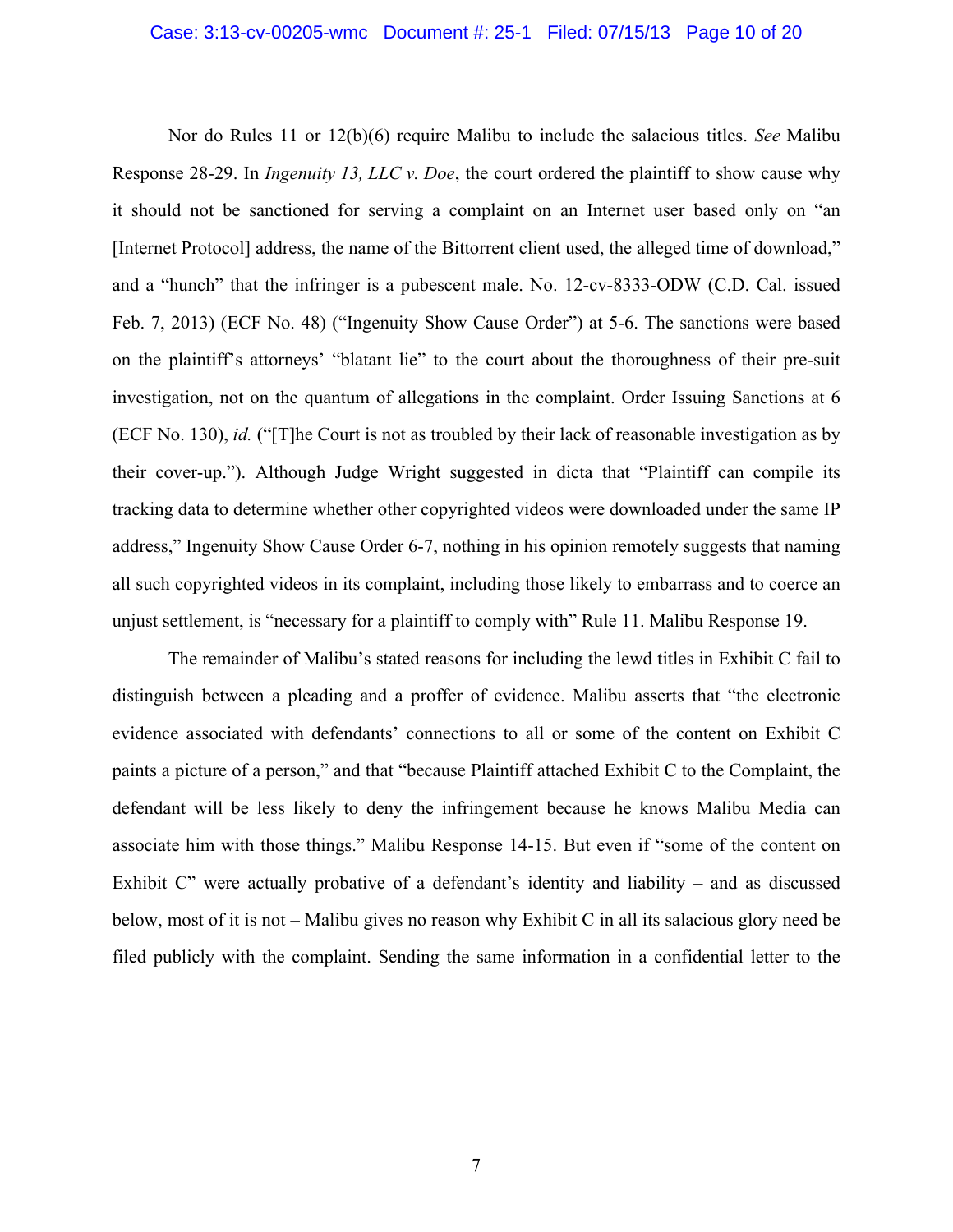### Case: 3:13-cv-00205-wmc Document #: 25-1 Filed: 07/15/13 Page 11 of 20

defendant accomplishes Malibu's stated goal of showing the defendant the strength of Malibu's claim, without creating a Sword of Damocles of public humiliation.<sup>7</sup>

If Malibu is put to its proof at summary judgment or trial, it *cannot* rely on exhibits to its complaint, but must introduce the information on Exhibit C as part of the sworn testimony of an expert witness or other admissible evidence. *See Celotex Corp. v. Catrett*, 477 U.S. 317, 324 (1986) (a motion for summary judgment "requires the nonmoving party to go beyond the pleadings"). Including Exhibit C *in the complaints* cannot "assist Plaintiff in proving that a defendant is a BitTorrent user," "that the infringer resides in the subscriber's house," "that a defendant had knowledge of the infringement," or any other fact, because a complaint is not evidence. Malibu Response 17.

Malibu also asserts that "Exhibit C is attached to complaints for the purpose of allowing an innocent subscriber to review it and identify the infringer." Malibu Response 16. Even assuming that an innocent subscriber would be so familiar with other people's taste in adult entertainment to identify who downloaded what, Malibu fails to explain why a confidential letter to the subscriber would not accomplish the same purpose.

Malibu claims that Exhibit C may be used to impeach the defendant, or otherwise disprove a defendant's factual assertions. Malibu Response 21. As the Seventh Circuit has noted in *Corley v. Rosewood Care Center, Inc. of Peoria*, "[t]he focus in Rule 11 sanctions is on what counsel knew at the time the complaint was filed, not what subsequently was revealed in discovery." 388 F.3d 990, 1014 (7th Cir. 2004) (citing *Beverly Gravel, Inc. v. DiDomenico*, 908 F.2d 223, 226 (7th Cir. 1990)). Likewise, the proper focus of this Court's inquiry is whether Exhibit C was designed to harass and embarrass at the time Exhibit C was filed, not whether it would be proper to introduce the information subsequently to impeach a witness.

 $<sup>7</sup>$  Malibu apparently used this information confidentially prior to 2013, as it claims to have begun</sup> using its "Cross Reference Tool" in July 2012, but only began using the Exhibit C tactic in 2013. *See* Malibu Response 12-13.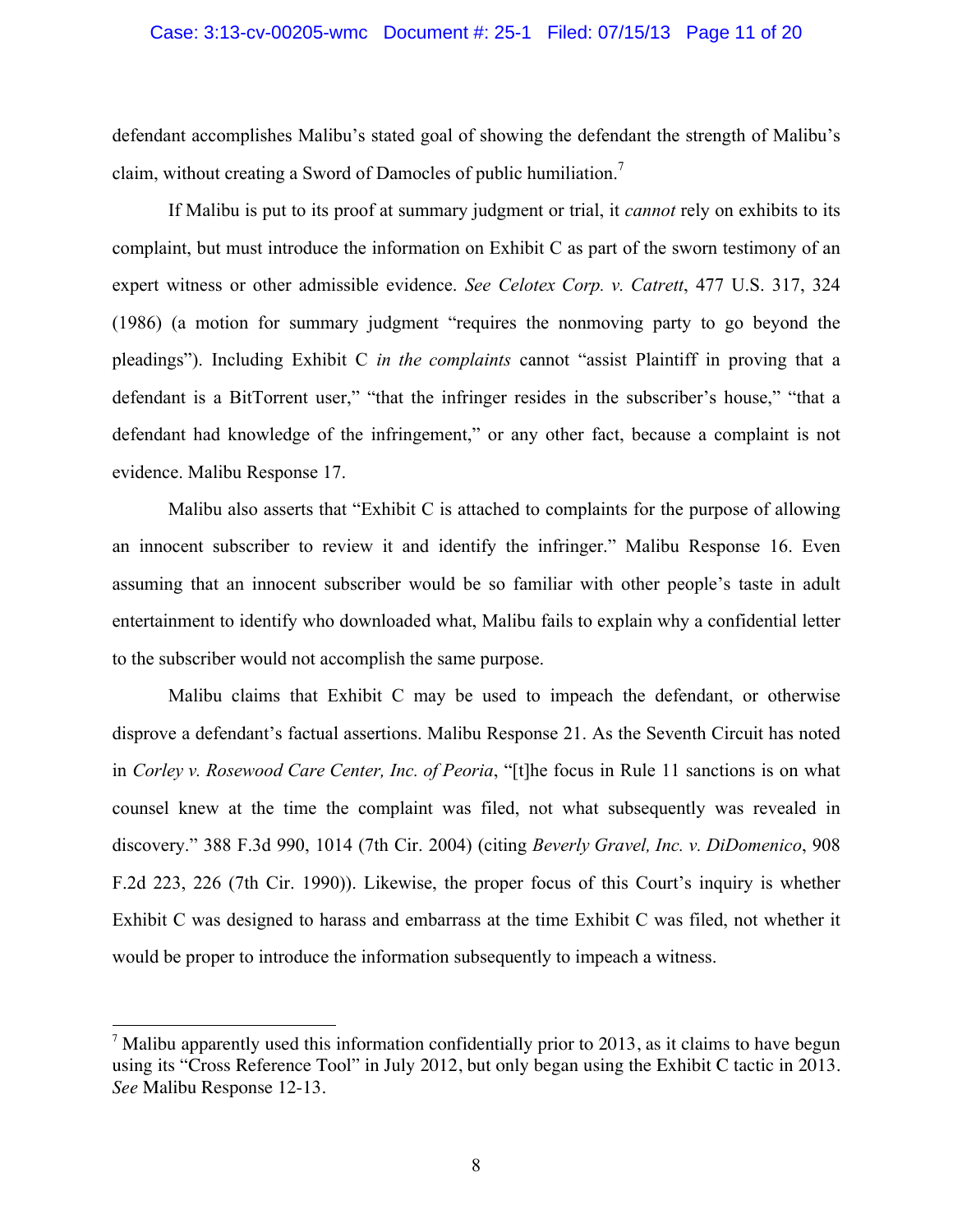### **B. The Lewd Titles Are Not Relevant to Defendant's Identity or Any Other Element of Malibu's Claims, and Are Unduly Prejudicial.**

As Exhibit C is not evidence, its admissibility under the Federal Rules of Evidence is not before the Court. Nonetheless, the salacious titles in Exhibit C are likely *not* admissible as evidence, and Malibu will likely *not* be able to use those titles to prove a defendant's identity or any other of Malibu's stated purposes. The inadmissibility of those titles is further proof that Malibu has no legitimate reason for including them with its complaints.

The Seventh Circuit's test for admissibility of prior acts has four parts:

(1) the evidence must be directed toward establishing something at issue other than a party's propensity to commit the act charged; (2) the other act must be similar enough and close enough in time to be relevant to the matter at issue; (3) the evidence must be such that the jury could find that the act occurred and the party in question committed it; and  $(4)$  the prejudicial effect of the evidence must not substantially outweigh its probative value.

*Mathis v. Phillips Chevrolet, Inc.*, 269 F.3d 771, 775-76 (7th Cir. 2001) (citation omitted). Throughout its response, Malibu attempts to confuse the issue by discussing *other* material it includes or hypothetically might include in Exhibit C. But the focus of the Court's OSC is the pornographic titles, and those titles fail the Seventh Circuit's test.

The lewd titles are directed at showing a defendant's propensity to infringe copyright, a purpose forbidden by the Rules of Evidence. "According to Rule 404(b), evidence of other acts cannot be introduced to establish the defendant's bad character or to show his propensity to commit the act in question simply because he committed a similar act in the past." *United States v. Chaimson*, 760 F.2d 798, 804 (7th Cir. 1985); *see also Ginter v. Northwestern Mut. Life Ins. Co.*, 576 F. Supp. 627, 630 (E.D. Ky. 1984) ("It seems beyond peradventure of doubt that the drafters of F.R. Evid. 404(a) explicitly intended that all character evidence, except where 'character is at issue,' was to be excluded [in civil cases]"). Yet Malibu admits the forbidden propensity purpose explicitly in its response: "Just as where a person who is obsessed with violence is more likely to commit murder, a person who uses BitTorrent every day to steal content from other intellectual property holders is more likely to steal Plaintiff's content through BitTorrent." Malibu Resp. 30.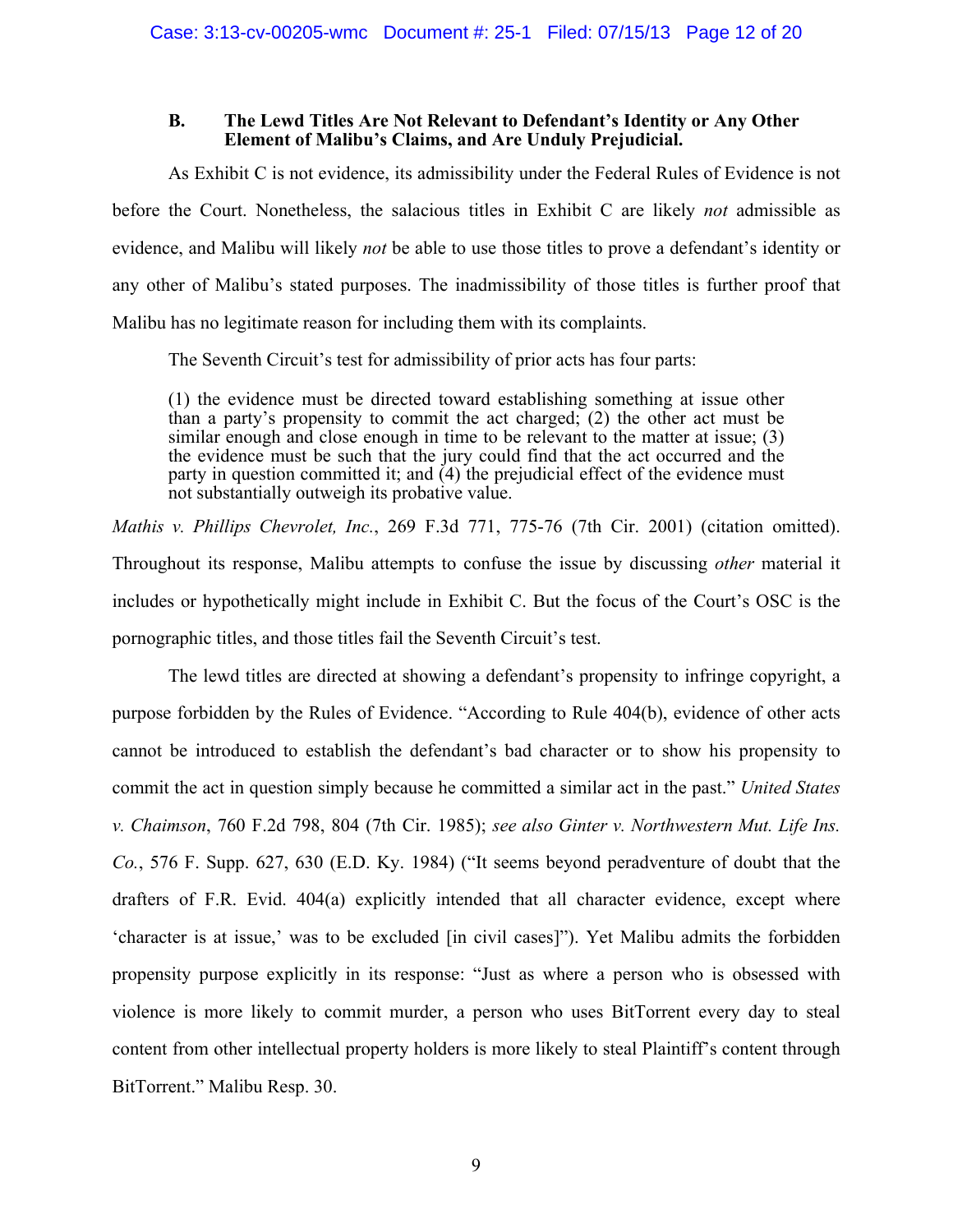### Case: 3:13-cv-00205-wmc Document #: 25-1 Filed: 07/15/13 Page 13 of 20

In a hearing on a similar case in the Northern District of Illinois, Judge Durkin asked Malibu's counsel about this Court's OSC:

THE COURT: Well, what's the point of naming basically porno movies as an attachment to a complaint other than to put undue pressure on a defendant?

MS. SCHULZ: Your Honor, I can answer that. And we are responding to Judge Crocker's rule to show cause. The – in some cases the expanded discovery includes 25 pages of downloads which are not concerned – we're not looking for adult entertainment subjects in there. And, actually, those are of little relevance to us. *What we're looking at is the propensity to download.*

*Malibu Media v. Does 1-23*, No. 12-CV-7579, Transcript of Proceedings Before the Honorable Thomas M. Durkin 9-10 (N.D. Ill. June 25, 2013) (emphasis added).

Regarding the third factor, the marginal probative value of the pornographic titles on Exhibit C is slight, at best. An IP address identifies, at most, an Internet subscription that can be used by multiple people. "The fact that a copyrighted work was illegally downloaded from a certain IP address does not necessarily mean that the owner of that IP address was the infringer." *Malibu Media, LLC v. Does 1-5*, No. 12 Civ. 2950(JPO), 2012 WL 2001968, at \*1 (S.D.N.Y. June 01, 2012).

Thus, the question is whether the other downloads to the same IP address are relevant to identify the person who downloaded Malibu's film. But not everything that is or could be listed in Exhibit C is equally probative of a downloader's identity. It's easy to construct a hypothetical, as Malibu does, in which observing a highly distinctive download such as "occupational software called SolarWinds," or having used a particular screen name in an online game, could help identify who was using an IP address.<sup>8</sup> Malibu Resp. 15, 19.

<sup>&</sup>lt;sup>8</sup> However, if there were multiple users of the subscriber's wireless Internet connection, the fact that one user used a particular screen name would say little about whether that user or another user downloaded the film at issue. Malibu's arguments are based on the false premise that identifying one actor on an IP address identifies all others. To the contrary, in a multi-user household, one person might use the computer to play World of Warcraft, while another checks the stock market, and a third visits ESPN's website.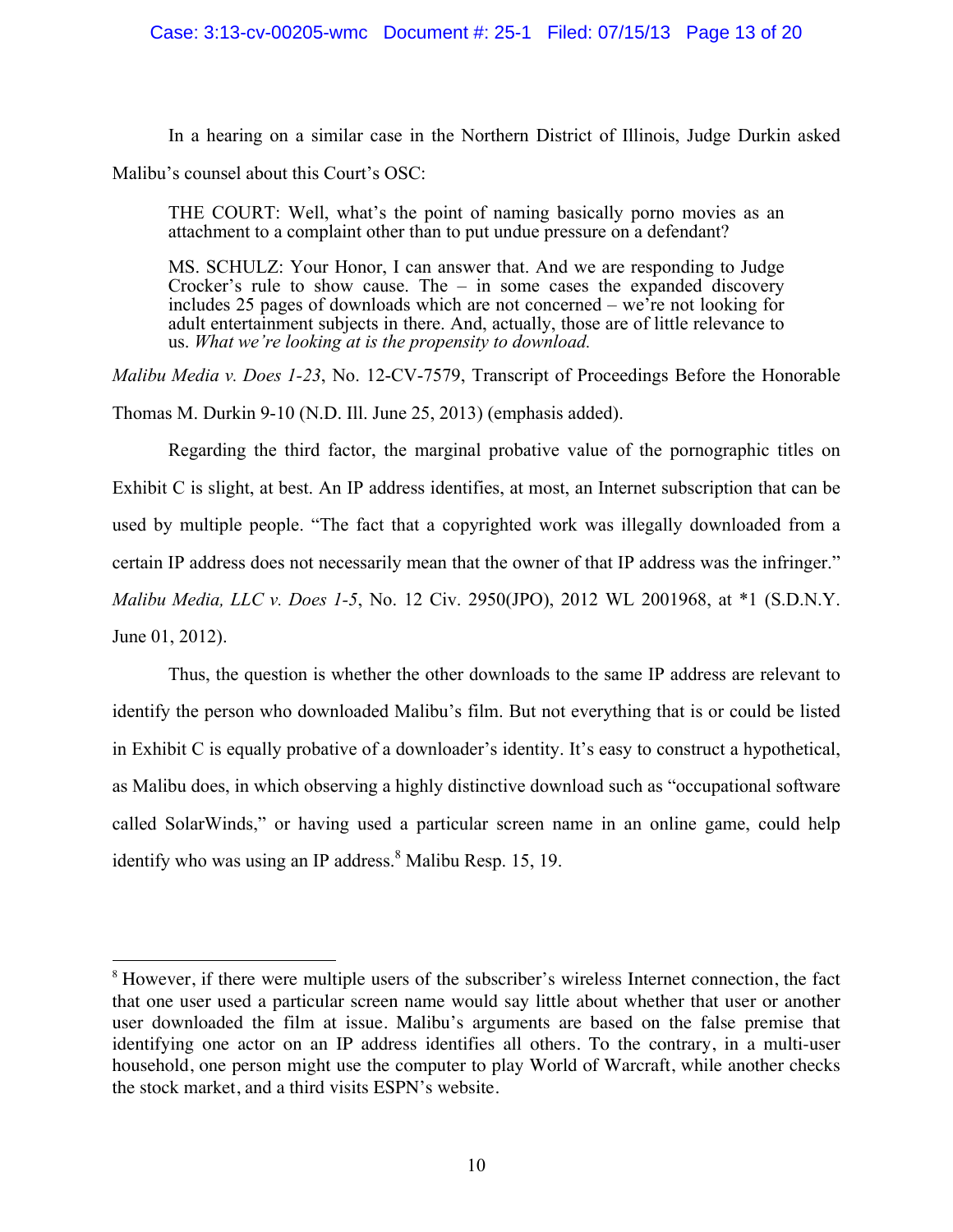### Case: 3:13-cv-00205-wmc Document #: 25-1 Filed: 07/15/13 Page 14 of 20

In contrast, the pornographic films listed on Exhibit C do no more to prove the downloader's identity than the Malibu film on which the claim of copyright infringement is based. The only inference that Malibu claims to draw from these films (other than the defendant's "propensity to download") is that the downloader "is a heterosexual man," an inference that could be drawn equally from the downloading of Malibu's own film.<sup>9</sup> Malibu Response 15. Moreover, if Malibu does have evidence of downloads that suggest distinctive traits or identifying characteristics, any additional probative value of the lewdly titled films shrinks to insignificance.

Malibu makes passing reference to a few other, hypothetical evidentiary purposes for Exhibit C: defendant's "knowledge of the infringement" and "intent." Malibu Resp. 17, 32. It does not explain why downloading an item from the Exhibit C list would show knowledge or intent about the separate copyrighted work. In any event, direct copyright infringement is a strict liability tort and neither knowledge nor intent are required elements; Malibu has no need to prove them. *Feist*, 499 U.S. at 361; *Religious Tech. Ctr. v. Netcom On-Line Commc'n Servs., Inc.*, 907 F. Supp. 1361, 1370 (N.D. Cal. 1995).

Under the fourth factor, a court would look to whether the danger of unfair prejudice substantially outweighs the probative value of the salacious titles. As discussed above, the marginal probative value of those titles is slight. On the other hand, the effect on a defendant's reputation, family, personal and professional relationships, and even his or her livelihood that flows from being publicly accused of illegally downloading hard-core and deviant pornography is potentially devastating. The effects of that accusation are an obvious example of unfair prejudice, far outweighing any minimal probative value those titles might hold. *See United States v. Loughry*, 660 F.3d 965, 974 (7th Cir. 2011) (holding that district judge abused discretion by admitting "hard-core" child pornography images that were not part of the crime charged; finding

<sup>&</sup>lt;sup>9</sup> The "hunch" that a "pubescent male" must be the infringer of pornographic films is the very leap of logic that Judge Wright found insufficient to justify a complaint. Ingenuity Show Cause Order 5-6.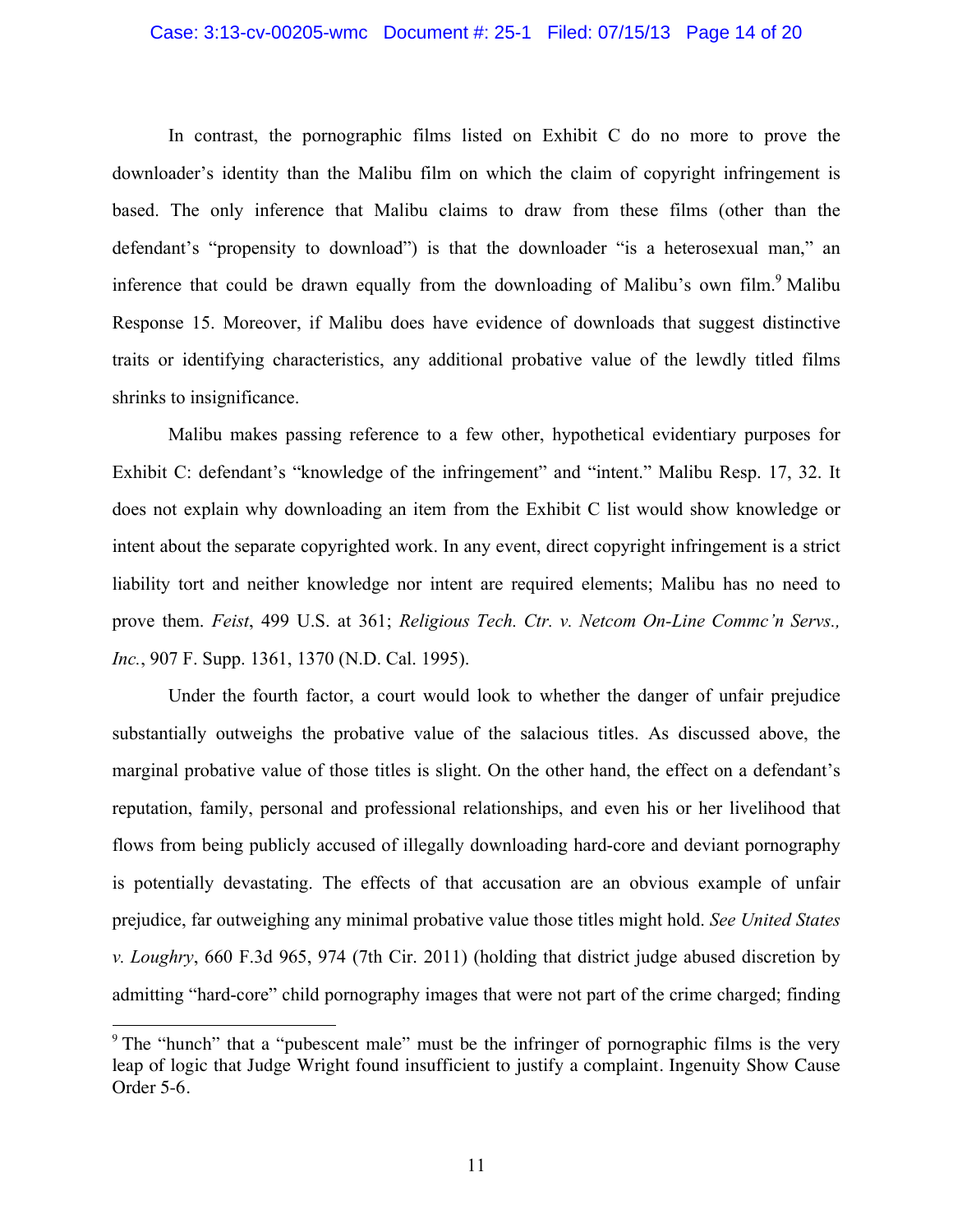### Case: 3:13-cv-00205-wmc Document #: 25-1 Filed: 07/15/13 Page 15 of 20

that such images "have a strong tendency to produce intense disgust" and "made [the defendant] appear more despicable to the jury" than the crime charged).

Here, prejudicial effect substantially outweighs probative value, especially given that the titles are minimally probative. The propensity inference ("once an infringer, always an infringer") is a form of prejudicial effect, as is damage to reputation. Given the obvious danger of unfair prejudice, claiming that the titles might conceivably be used to show identity does not make them admissible, especially when alternative, less inflammatory information relating to, e.g., fly-fishing and the White Sox is available. Malibu Resp. 15.

Finally, Malibu suggests that because its complaints request permanent injunctions, using the salacious titles to prove "a likelihood of future conduct" becomes important enough to overcome the unfair prejudice those titles cause. Malibu Resp. 31. Not so. Including a request for injunctive relief in a complaint does not give the plaintiff a free pass to introduce propensity evidence and unfairly prejudicial material.

Exhibit C is not evidence, and its admissibility has not been challenged. But should Malibu attempt to proffer the salacious but irrelevant titles in Exhibit C as evidence at summary judgment or trial, their obvious purpose as propensity evidence and their inflammatory and prejudicial nature would likely bar their use. This is further evidence that Malibu includes them with its complaints for an improper purpose.

### **V. MALIBU'S ARGUMENTS AND CONDUCT SUGGEST THE TRUE PURPOSE OF INCLUDING THE LASCIVIOUS TITLES.**

In the absence of any legitimate reason for including irrelevant but embarrassing titles in an attachment to Malibu's complaints, the true purpose of that tactic becomes obvious – to coerce defendants to pay Malibu a cash settlement to avoid public humiliation, regardless of their actual liability for copyright infringement. This purpose is evident in Malibu's conduct of its litigation campaign, in its tacit admission that the lewd titles can be stricken under Federal Rule of Civil Procedure 12(f), and in its attempt to lay the burden of protecting Malibu's targets from harassment on the Court.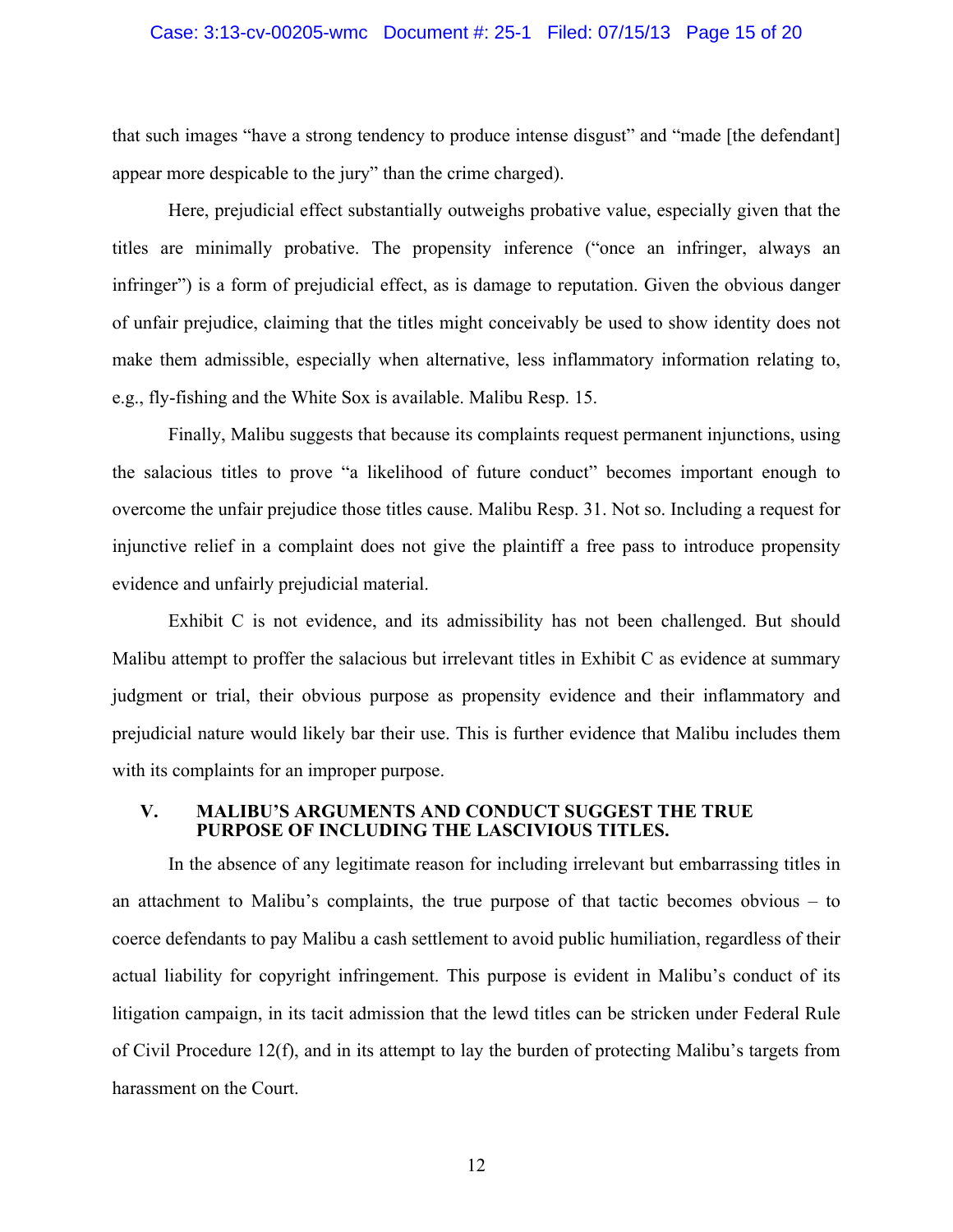### Case: 3:13-cv-00205-wmc Document #: 25-1 Filed: 07/15/13 Page 16 of 20

Numerous courts have recognized the danger of coercive settlements created by BitTorrent infringement cases concerning pornographic films – including cases brought by Malibu. Magistrate Judge Brown of the Eastern District of New York described why these cases are different from other copyright infringement actions:

It would be unrealistic to ignore the nature of plaintiffs' allegations –to wit: the theft of pornographic films –which distinguish these cases from garden variety copyright actions. Concern with being publicly charged with downloading pornographic films is, understandably, a common theme among the moving defendants. As one woman noted in *K–Beech*, "having my name or identifying or personal information further associated with the work is embarrassing, damaging to my reputation in the community at large and in my religious community." Mtn. to Quash, ¶ 5, DE [7]. Many courts evaluating similar cases have shared this concern. *See, e.g.*, *Pacific Century Int'l, Ltd. v. Does 1-37*, ---F.Supp.2d ----, 2012 WL 1072312, at \*3 (N.D. Ill. Mar. 30, 2012) ("the subscribers, often embarrassed about the prospect of being named in a suit involving pornographic movies, settle"); *Digital Sin*, 2012 WL 263491, at \*3 ("This concern, and its potential impact on social and economic relationships, could compel a defendant entirely innocent of the alleged conduct to enter an extortionate settlement") *SBO Pictures*, 2011 WL 6002620, at \*3 (defendants "whether guilty of copyright infringement or not-would then have to decide whether to pay money to retain legal assistance to fight the claim that he or she illegally downloaded sexually explicit materials, or pay the money demanded. This creates great potential for a coercive and unjust 'settlement'"). This consideration is not present in infringement actions involving, for example, popular music downloads.

*In re BitTorrent Adult Film Copyright Infringement Cases*, Nos. 11-3995(DRH)(GRB), 12- 1147(JS)(GRB), 12-1150(LDW)(GRB), 12-1154(ADS)(GRB), 2012 WL 1570765, at \*10 (E.D.N.Y. May 1, 2012), *report and recommendation adopted sub nom. Patrick Collins, Inc. v. Doe 1*, 288 F.R.D. 233, 236 (E.D.N.Y. 2012); *see also Malibu Media, LLC v. Does 1-10*, No. 2:12–cv–3623–ODW(PJWx), 2012 WL 5382304, at \*2 (C.D. Cal. June 27, 2012) ("[T]he potential for abuse is very high. The infringed work is a pornographic film. To save himself from embarrassment, even if he is not the infringer, the subscriber will very likely pay the settlement price."); *Malibu Media, LLC v. Does 1-23*, 878 F. Supp. 2d 628, 632 (E.D. Va. 2012) (recognizing the danger of "coercing unjust settlements from innocent defendants") (internal quotation marks omitted); *Malibu Media, LLC v. Doe*, No. 3:12-cv-575-J-34TEM, 2013 WL 525352, at \*4 (M.D. Fla. Feb. 13, 2013) (noting that "judges in this and other districts who have exercised their discretion to sever John Doe defendants . . . have generally done so for practical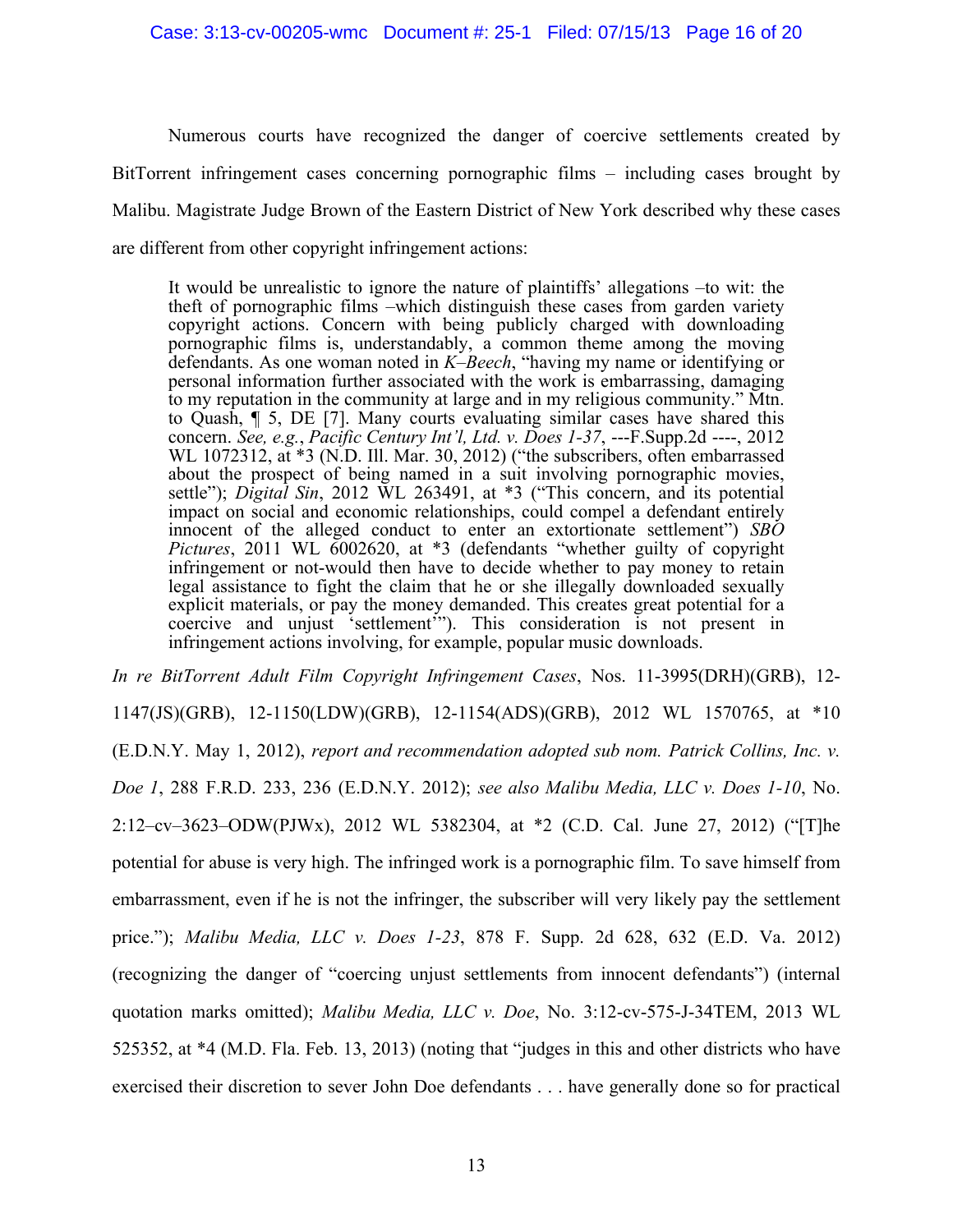#### Case: 3:13-cv-00205-wmc Document #: 25-1 Filed: 07/15/13 Page 17 of 20

reasons, including . . . the likelihood that joinder will facilitate coercive settlements among the John Doe defendants") (citation omitted); *Malibu Media, LLC v. Reynolds*, No. 12 C 6672, 2013 WL 870618, at  $*7$  (N.D. Ill. Mar. 7, 2013) (noting that public accusations of pornography use "may be used to shame defendants into settlement agreements where they may otherwise have a meritorious defense").

Malibu has used, and continues to use, other tactics in conjunction with the Exhibit C filings to coerce settlements. Malibu files with its complaints an unsigned, non-binding but official-looking discovery request that it calls an "Exculpatory Evidence Request Form" ("Exhibit D"), along with the "Exhibit C" list. *See* Malibu Resp. 16. As with Exhibit C, Malibu gives no legitimate reason for filing an informal discovery request with a complaint. Its likely reason for doing so – rather than sending such a request to defendants confidentially – is to give these non-binding discovery requests the imprimatur of an official court document, leading a frightened and legally unsophisticated Internet subscriber to believe she faces some penalty for refusing to volunteer information to Malibu.<sup>10</sup>

Malibu claims that "[N]o phone calls or letters have ever been sent to doe defendants soliciting a settlement *in an individual suit*." Malibu Resp. 24-25 (emphasis added). Of course, Malibu does contact all defendants and potential defendants at least once – to provide them with a copy of the complaint, accompanied by the salacious Exhibit C and the official-looking "Exculpatory Evidence" form. Malibu has simply replaced one form of improper coercion with another. The difference between its current and prior practice is the difference between brandishing a weapon and simply saying "That's a nice house you have. Shame if something were to happen to it."

Finally, Malibu's improper purpose for including the salacious titles with its complaints is evident from its disclaimer of any responsibility to avoid including "immaterial, impertinent,

<sup>&</sup>lt;sup>10</sup> *Amicus* respectfully suggests that filing the coercive "exculpatory evidence" form is an independent basis for an order to show cause regarding Rule 11(b).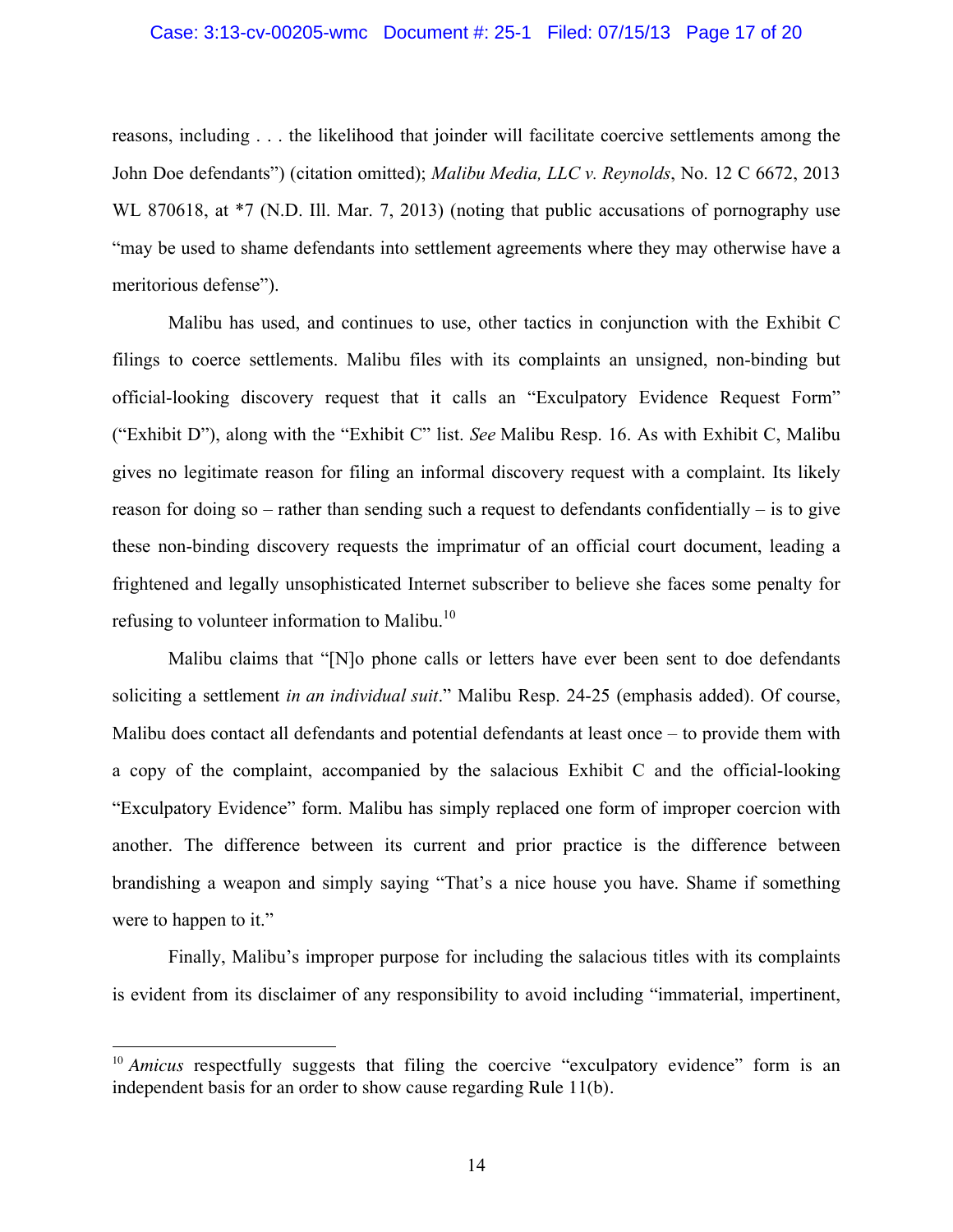### Case: 3:13-cv-00205-wmc Document #: 25-1 Filed: 07/15/13 Page 18 of 20

or scandalous matter" in its complaints. Malibu Resp. 36; Fed. R. Civ. P. 12(f). Malibu contends that because hypothetical third parties might "suggest[] that this or that file should have also been deleted," Malibu is justified in including unquestionably incendiary and irrelevant material with its complaints and tasking the courts with striking such material *sua sponte* in each case. Malibu Resp. 36-37. Given that Malibu is filing complaints at a rate of about 700 per vear,  $11$ Malibu's proposed rule would put an incredible burden on the federal courts, and is inconsistent with the principle of judicial economy.

Of course, the Court's discretion to strike material from pleadings does not alter a party's duties under Rule 11. And even if it did, once Malibu's complaint is filed and the potential defendant is contacted, the damage has been done. *See Szabo*, 823 F.2d at 1077 ("The violation of Rule 11 is complete when the paper is filed.").

In summary, Malibu's tactics, the explanations it provides for those tactics, and the observations of many federal courts about similar tactics all suggest that the true purpose behind Exhibit C is exactly what the Court surmised in its OSC.

### **VI. CONCLUSION: THE COURT CAN JUSTIFIABLY CONCLUDE THAT MALIBU INCLUDES EXHIBIT C IN ITS COMPLAINTS TO HARASS AND COERCE SETTLEMENT.**

All of Malibu's stated reasons for including a list of irrelevant lewd titles with its complaints fail – there is simply no legitimate reason to attach such matters to a complaint for copyright infringement. Malibu's explanations, and its conduct of litigation, strongly suggest a purpose to harass, embarrass, and obtain quick cash settlements regardless of merit. While copyright owners have a right to enforce their copyrights, they must follow the same rules and observe the same standards of conduct as all other federal litigants. Malibu has transgressed those rules and standards, and should be sanctioned under Federal Rule of Civil Procedure 11(b).

 $11$  As shown by a federal court PACER search for Malibu Media, LLC as plaintiff.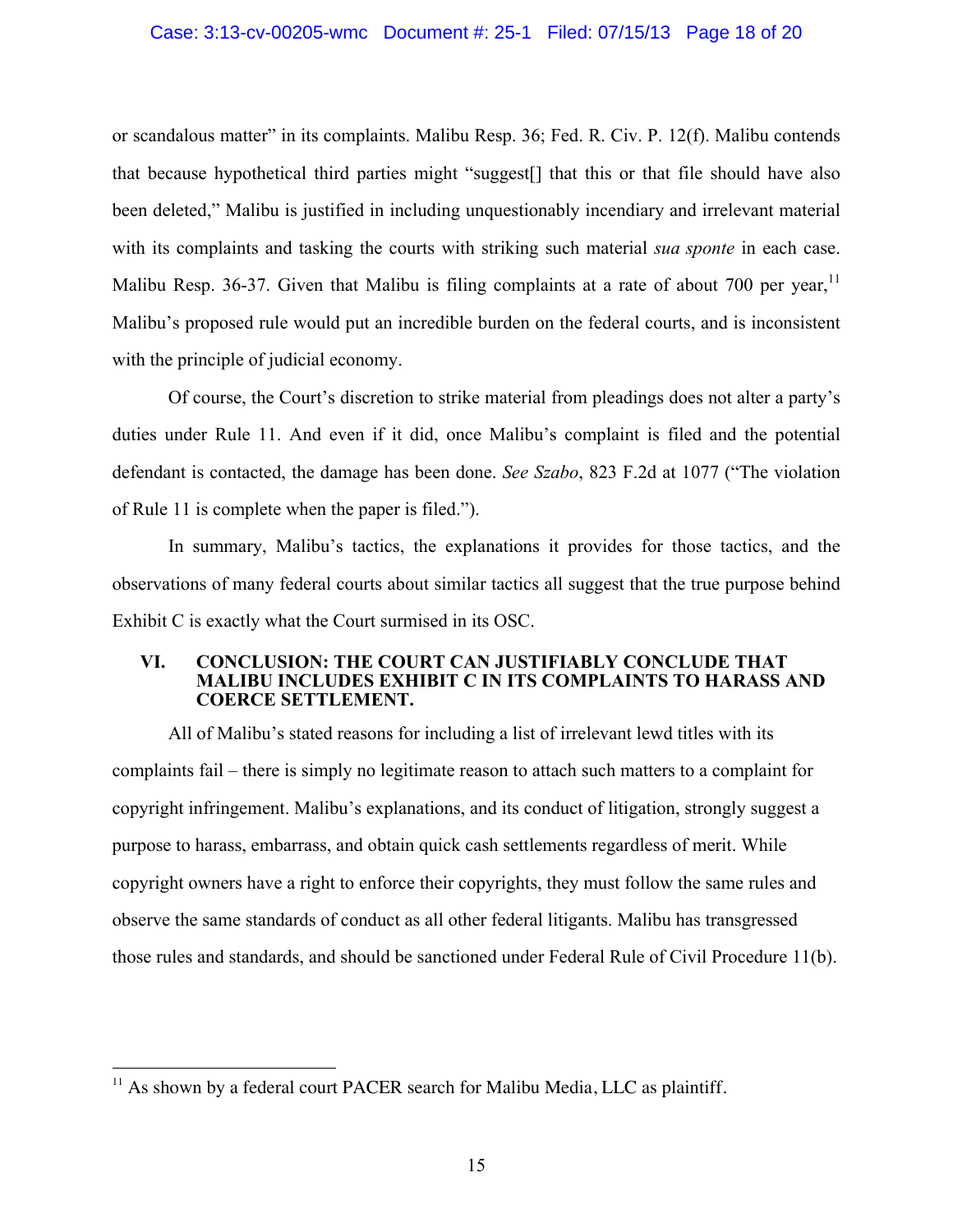Dated: July 15, 2013 Respectfully submitted,

/s/ Erin K. Russell Erin K. Russell The Russell Firm 233 South Wacker Drive, 84th Floor Chicago, IL 60607 T: (312) 994-2424 F: (312) 706-9766 erin@russellfirmchicago.com ARDC # 6287255

Mitchell L. Stoltz (admitted *pro hac vice*) ELECTRONIC FRONTIER FOUNDATION 454 Shotwell Street San Francisco, CA 94110 Tel: (415) 436-9333 Fax: (415) 436-9993 Email: mitch@eff.org

*Attorneys for Amicus Curiae Electronic Frontier Foundation*